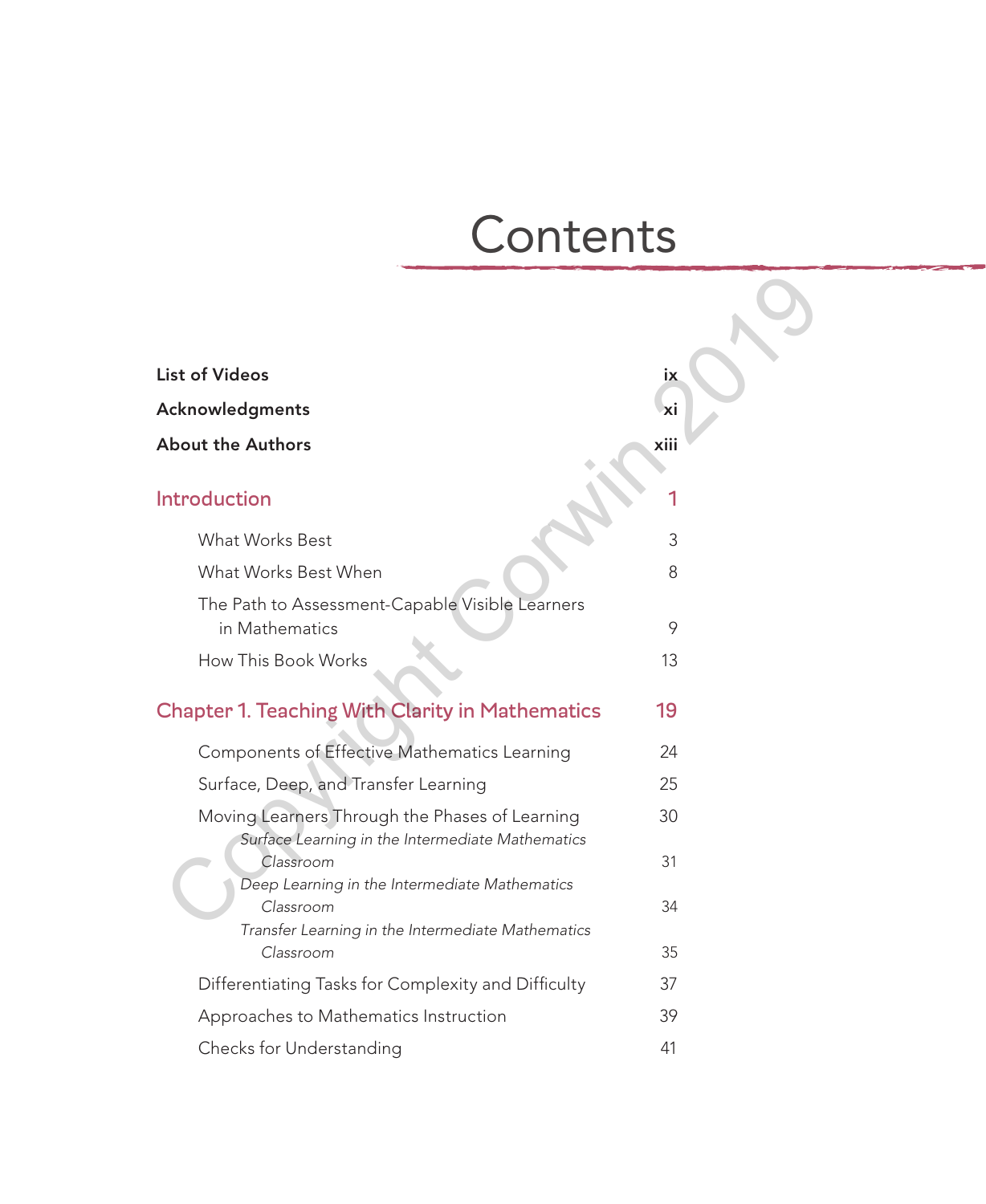| Profiles of Three Teachers | 42 |
|----------------------------|----|
| Beth Buchholz              | 42 |
| Hollins Mills              | 43 |
| Katy Campbell              | 44 |
| Reflection                 | 45 |

# Chapter 2. Teaching for the Application of Concepts and Thinking Skills 47

| ٠<br>ш |  |
|--------|--|

| <b>Chapter 2. Teaching for the Application</b><br>of Concepts and Thinking Skills<br>Ms. Buchholz and the Relationship Between |    |
|--------------------------------------------------------------------------------------------------------------------------------|----|
| Multiplication and Division                                                                                                    | 48 |
| What Ms. Buchholz Wants Her Students to Learn                                                                                  | 50 |
| Learning Intentions and Success Criteria                                                                                       | 51 |
| Activating Prior Knowledge                                                                                                     | 52 |
| Scaffolding, Extending, and Assessing                                                                                          |    |
| Student Thinking                                                                                                               | 56 |
| Teaching for Clarity at the Close                                                                                              | 57 |
| Ms. Mills and Equivalent Fractions and Decimals                                                                                | 65 |
| What Ms. Mills Wants Her Students to Learn                                                                                     | 67 |
| Learning Intentions and Success Criteria                                                                                       | 67 |
| Activating Prior Knowledge                                                                                                     | 69 |
| Scaffolding, Extending, and Assessing Student                                                                                  |    |
| Thinking                                                                                                                       | 75 |
| Teaching for Clarity at the Close                                                                                              | 78 |
| Ms. Campbell and the Packing Problem                                                                                           | 85 |
| What Ms. Campbell Wants Her Students to Learn                                                                                  | 87 |
| Learning Intentions and Success Criteria                                                                                       | 87 |
| Activating Prior Knowledge                                                                                                     | 88 |
| Scaffolding, Extending, and Assessing Student                                                                                  |    |
| Thinking                                                                                                                       | 92 |
| Teaching for Clarity at the Close                                                                                              | 93 |
| Reflection                                                                                                                     | 98 |

# Chapter 3. Teaching for Conceptual Understanding 101

| Ms. Buchholz and the Meaning of Multiplication | 102  |
|------------------------------------------------|------|
| What Ms. Buchholz Wants Her Students to Learn  | 104  |
| Learning Intentions and Success Criteria       | 10.5 |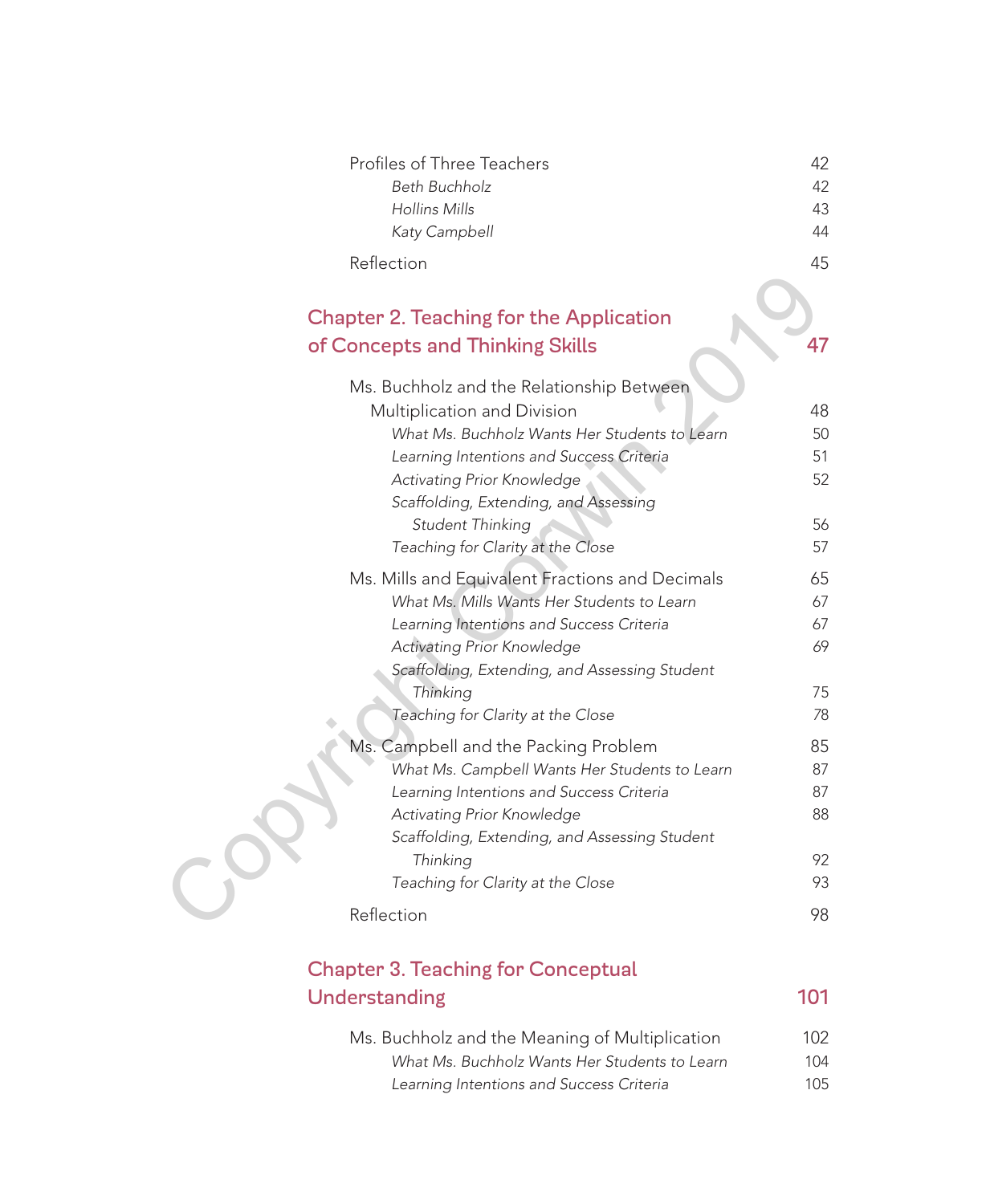| <b>Activating Prior Knowledge</b><br>Scaffolding, Extending, and Assessing Student Thinking<br>Teaching for Clarity at the Close                                                                                                                                             | 106<br>112<br>116                      |  |
|------------------------------------------------------------------------------------------------------------------------------------------------------------------------------------------------------------------------------------------------------------------------------|----------------------------------------|--|
| Ms. Mills and Representing Division as Fractions<br>What Ms. Mills Wants Her Students to Learn<br>Learning Intentions and Success Criteria<br>Activating Prior Knowledge<br>Scaffolding, Extending, and Assessing Student Thinking<br>Teaching for Clarity at the Close      | 123<br>124<br>125<br>126<br>131<br>131 |  |
| Ms. Campbell and the Volume of a Rectangular Prism<br>What Ms. Campbell Wants Her Students to Learn<br>Learning Intentions and Success Criteria<br>Activating Prior Knowledge<br>Scaffolding, Extending, and Assessing Student Thinking<br>Teaching for Clarity at the Close | 138<br>139<br>140<br>141<br>146<br>149 |  |
| Reflection                                                                                                                                                                                                                                                                   | 153                                    |  |
| <b>Chapter 4. Teaching for Procedural</b><br><b>Knowledge and Fluency</b>                                                                                                                                                                                                    | 155                                    |  |
| Ms. Buchholz and Fluent Division Strategies<br>What Ms. Buchholz Wants Her Students to Learn<br>Learning Intentions and Success Criteria<br>Activating Prior Knowledge<br>Scaffolding, Extending, and Assessing Student Thinking<br>Teaching for Clarity at the Close        | 156<br>158<br>159<br>160<br>164<br>166 |  |
| Ms. Mills and Comparing Fractions<br>What Ms. Mills Wants Her Students to Learn<br>Learning Intentions and Success Criteria<br>Activating Prior Knowledge<br>Scaffolding, Extending, and Assessing Student Thinking<br>Teaching for Clarity at the Close                     | 173<br>174<br>174<br>176<br>180<br>181 |  |
|                                                                                                                                                                                                                                                                              |                                        |  |

| Learning Intentions and Success Criteria               | 159 |
|--------------------------------------------------------|-----|
| Activating Prior Knowledge                             | 160 |
| Scaffolding, Extending, and Assessing Student Thinking | 164 |
| Teaching for Clarity at the Close                      | 166 |
| Ms. Mills and Comparing Fractions                      | 173 |
| What Ms. Mills Wants Her Students to Learn             | 174 |
| Learning Intentions and Success Criteria               | 174 |
| Activating Prior Knowledge                             | 176 |
| Scaffolding, Extending, and Assessing Student Thinking | 180 |
| Teaching for Clarity at the Close                      | 181 |
| Ms. Campbell and Computing Volume                      | 188 |
| What Ms. Campbell Wants Her Students to Learn          | 188 |
| Learning Intentions and Success Criteria               | 189 |
| Activating Prior Knowledge                             | 190 |
| Scaffolding, Extending, and Assessing Student Thinking | 192 |
| Teaching for Clarity at the Close                      | 195 |
|                                                        |     |

## Reflection 200

|  | w<br>٠ |
|--|--------|
|  |        |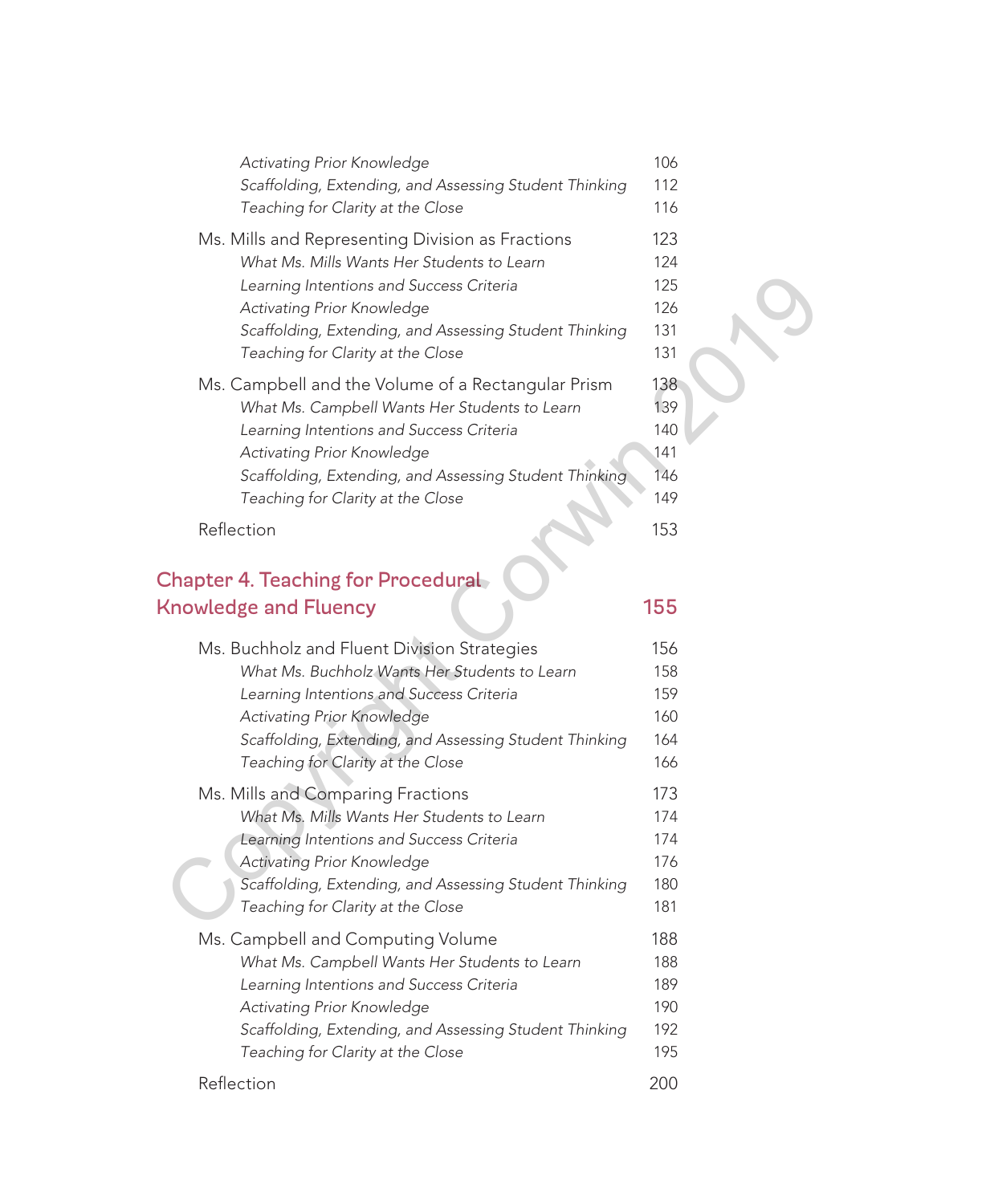| <b>Chapter 5. Knowing Your Impact:</b>                                                                                                                                            |                          |
|-----------------------------------------------------------------------------------------------------------------------------------------------------------------------------------|--------------------------|
| <b>Evaluating for Mastery</b>                                                                                                                                                     | 201                      |
| What Is Mastery Learning?<br>Using Learning Intentions to Define Mastery Learning<br>Establishing the Expected Level of Mastery<br>Collecting Evidence of Progress Toward Mastery | 202<br>203<br>207<br>210 |
| <b>Ensuring Tasks Evaluate Mastery</b>                                                                                                                                            | 217                      |
| <b>Ensuring Tests Evaluate Mastery</b>                                                                                                                                            | 218                      |
| Feedback for Mastery<br>Task Feedback<br>Process Feedback<br>Self-Regulation Feedback                                                                                             | 222<br>222<br>223<br>225 |
| Conclusion                                                                                                                                                                        | 228                      |
| <b>Final Reflection</b>                                                                                                                                                           | 231                      |
| <b>Appendices</b>                                                                                                                                                                 | 233                      |
| A. Effect Sizes                                                                                                                                                                   | 233                      |
| B. Planning for Clarity Guide                                                                                                                                                     | 238                      |
| C. Learning Intentions and Success Criteria Template                                                                                                                              | 243                      |
| D. A Selection of International Mathematical<br>Practice or Process Standards                                                                                                     | 244                      |
| <b>References</b>                                                                                                                                                                 | 247                      |
| Index                                                                                                                                                                             | 251                      |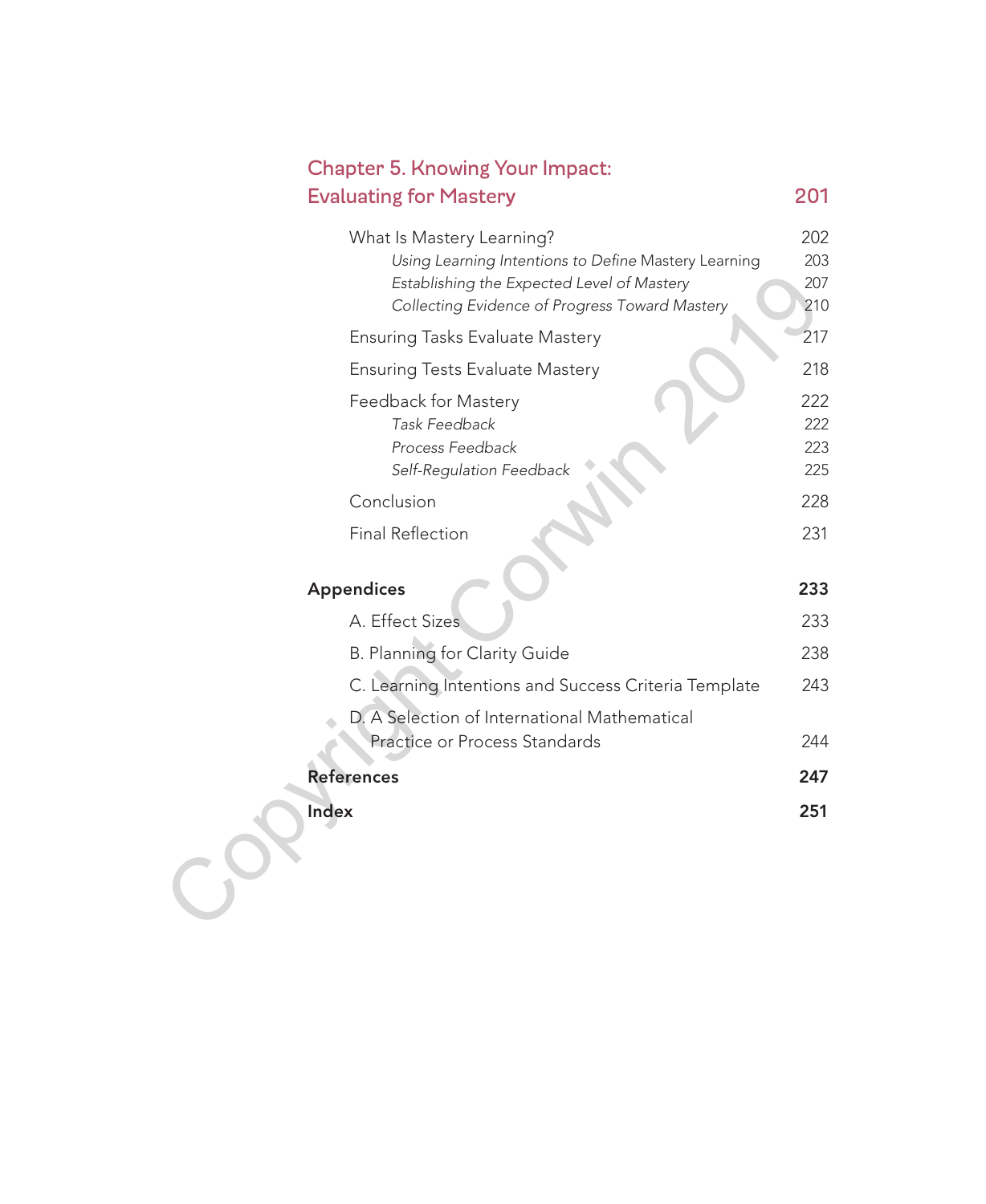# List of Videos

#### **Introduction**

- Video 1 What Is Visible Learning for Mathematics?
- Video 2 Creating Assessment-Capable Visible Learners

#### Chapter 1. Teaching With Clarity in Mathematics

Video 3 What Does Teacher Clarity Mean in Grades 3–5 Mathematics?

## Chapter 2. Teaching for the Application of Concepts and Thinking Skills

- Video 4 Using Self-Reflection to Make Learning Visible
- Video 5 Teaching Reflection Skills Starts With Clear Learning Intentions and Success Criteria
- Video 6 Consolidating Prior Learning Before Starting an Application Task

### Chapter 3. Teaching for Conceptual Understanding

- Video 7 Choosing a Conceptual Learning Task Video 8 Making Thinking Visible and Addressing Roadblocks Introduction<br>
Video 1 What Is Visible Learning for Mathematics?<br>
Video 2 Creating Assessment-Capable Visible Learners<br>
Chapter 1. Teaching With Clarity in Mathematics<br>
Video 3 What Does Teacher Clarity Mean in Grades 3–5<br>
	- Video 9 Learning Intentions and Success Criteria Throughout a Lesson
	- Video 10 Questioning and Discourse to Clarify and Deepen Understanding
	- Video 11 Practicing Evaluating and Giving Feedback